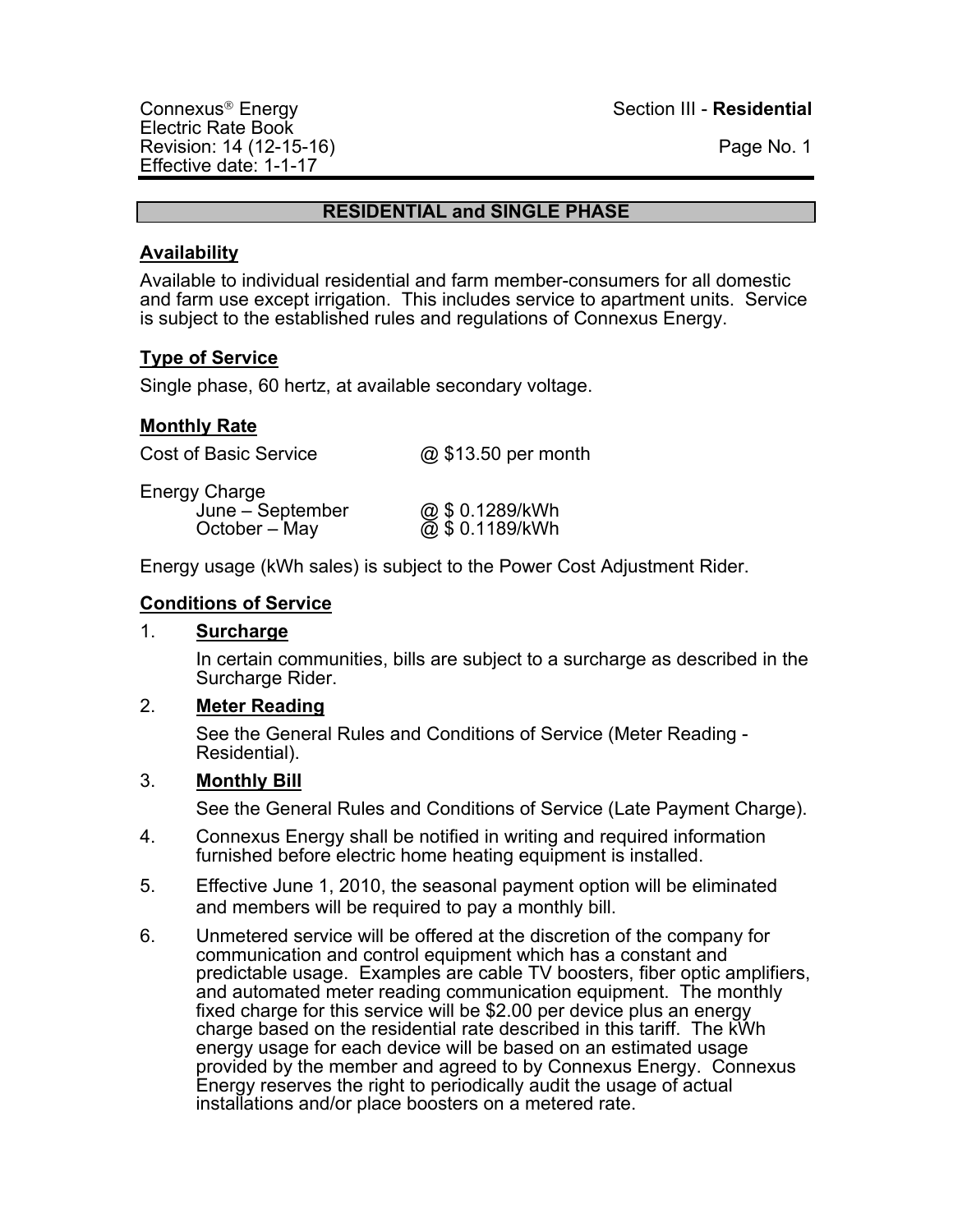#### **CONTROLLED OFF-PEAK ENERGY STORAGE**

#### **Availability**

Available to all members for separately metered controlled home heating. Service under this schedule is subject to the established rules and regulations of Connexus Energy.

#### **Type of Service**

Single phase, 60 hertz, at available secondary voltage.

Service will generally be available for approximately 8 hours per day, normally 11:00 p.m. to 7:00 a.m. or as established by Connexus Energy.

#### **Monthly Rate**

Energy Charge @ \$ 0.0445 /kWh

Energy usage (kWh sales) is exempt from the Power Cost Adjustment Rider.

#### **Conditions of Service**

#### 1. **Surcharge**

In certain communities, bills are subject to a surcharge as described in the surcharge rider.

#### 2. **Meter Reading**

See General Rules and Conditions of Service (Meter Reading - Residential).

#### 3. **Monthly Bill**

- 4. Usage under this rate shall be metered separately.
- 5. If a member wants to combine controlled water storage with interruptible dual-fuel on the same meter, he will be billed at the higher interruptible rate.
- 6. The member shall enter into a member agreement with Connexus Energy.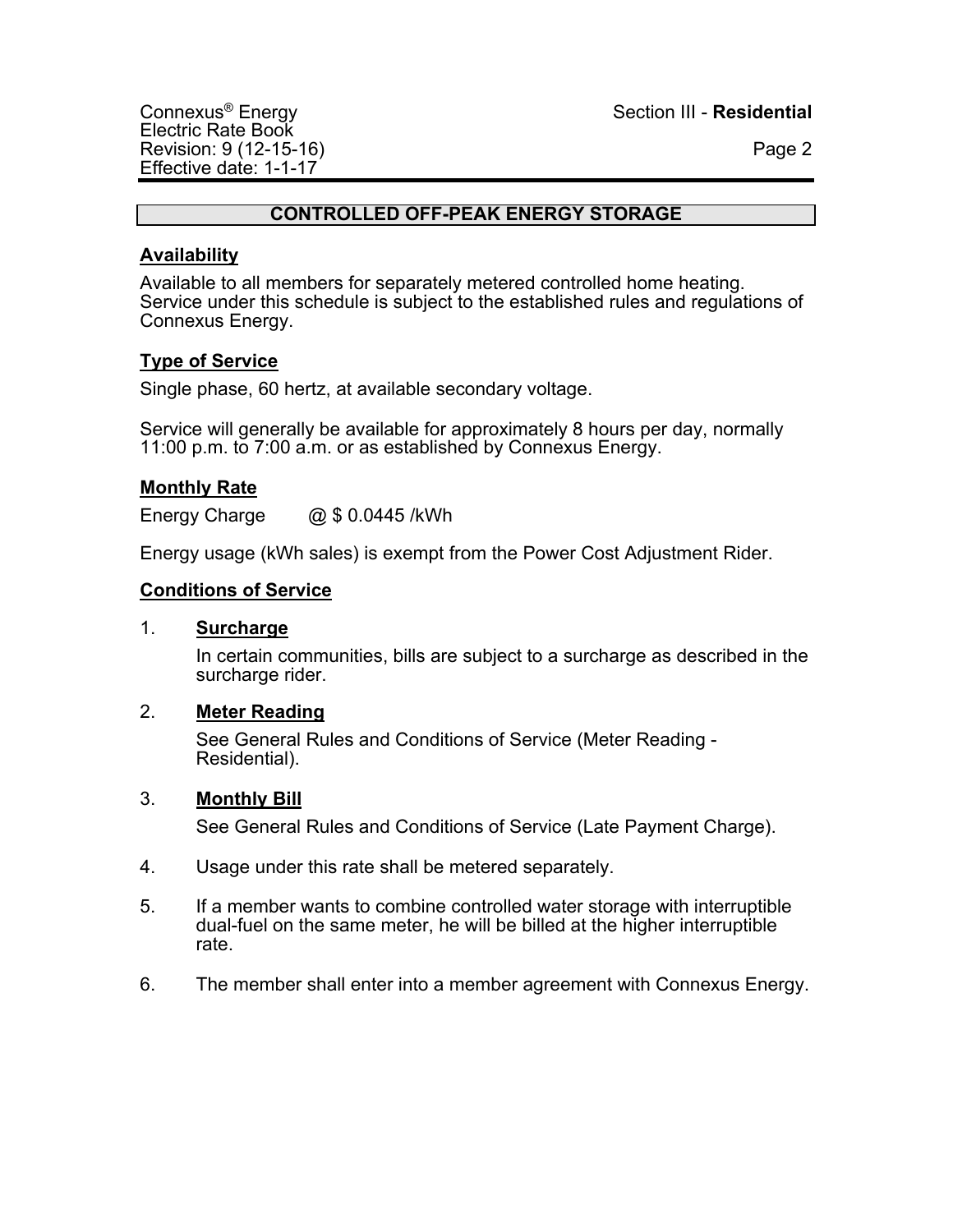Connexus® Energy Section III - **Residential**

# **ELECTRIC VEHICLE OFF-PEAK**

## **Availability**

Available to all members with separately metered outlet(s) for electric vehicles. Participation requires proof of ownership and battery size for each electric vehicle. Service under this schedule is subject to the established rules and regulations of Connexus Energy.

# **Type of Service**

Single phase, 60 hertz, at available secondary voltage.

Service will generally be available for approximately 8 hours per day, normally 11:00 p.m. to 7:00 a.m. or as established by Connexus Energy.

# **Monthly Rate**

Energy Charge @ \$ 0.0445 /kWh

Energy usage (kWh sales) is exempt from the Power Cost Adjustment Rider.

## **Conditions of Service**

## 1. **Surcharge**

In certain communities, bills are subject to a surcharge as described in the surcharge rider.

## 2. **Meter Reading**

See General Rules and Conditions of Service (Meter Reading - Residential).

## 3. **Monthly Bill**

- 4. Usage under this rate shall be metered separately.
- 5. If a member wants to combine their electric vehicle with interruptible dualfuel on the same meter, they will be billed at the higher interruptible rate.
- 6. The member shall enter into a member agreement with Connexus Energy.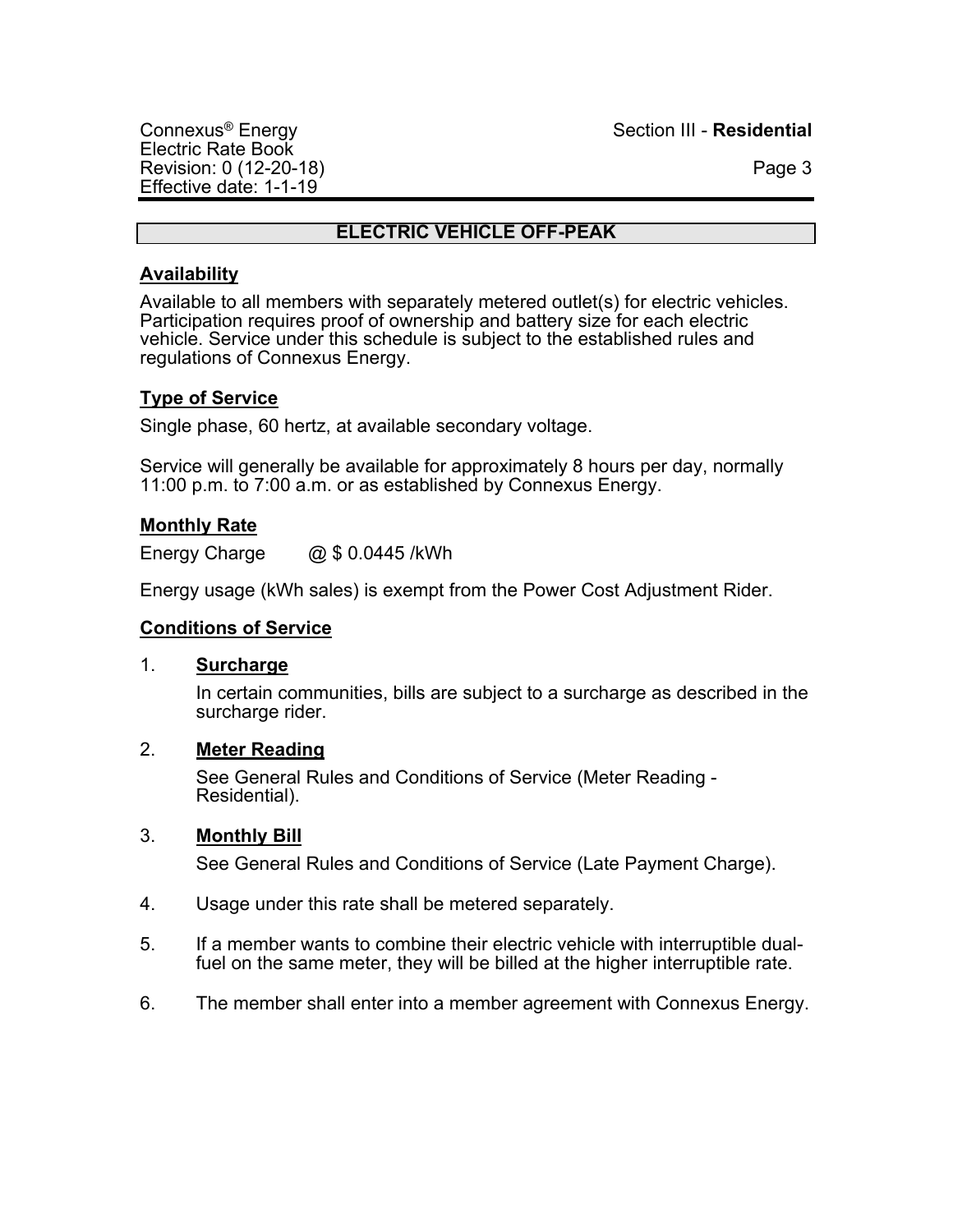#### **INTERRUPTIBLE SPACE HEATING CYCLED AIR CONDITIONING**

## **Availability**

Available to all members for all separately metered air conditioning and home heating or un-metered air conditioning.

Service under this schedule is subject to the established rules and regulations of Connexus Energy.

# **Type of Service**

Single phase, 60 hertz, at available secondary voltage.

Service will be available at all times except when interrupted by Connexus Energy during times of peak system demand. The total number of hours that the member will be interrupted will be limited to 400 hours per year for controlled space heating and 200 hours per year for cycled central air conditioning.

## **Monthly Rate**

Metered. (Requires a \$50-member contribution, member installation, and either the combination of air conditioning and space heating or just space heating. Metered air conditioning without space heating closed March 1, 2016):

Energy Charge

June – September @ \$ 0.0855 /kWh (air conditioning) October – May  $@ $ 0.0595 / kWh (heating)$ 

Energy usage (kWh sales) is exempt from the Power Cost Adjustment Rider.

Un-metered (Connexus Energy handles installation at no cost provided the air conditioning system meets the National Electrical Safety Code and all other Connexus Energy requirements):

Energy Credit October – May No rebate

June – September @ \$11.25/month rebate - **CLOSED**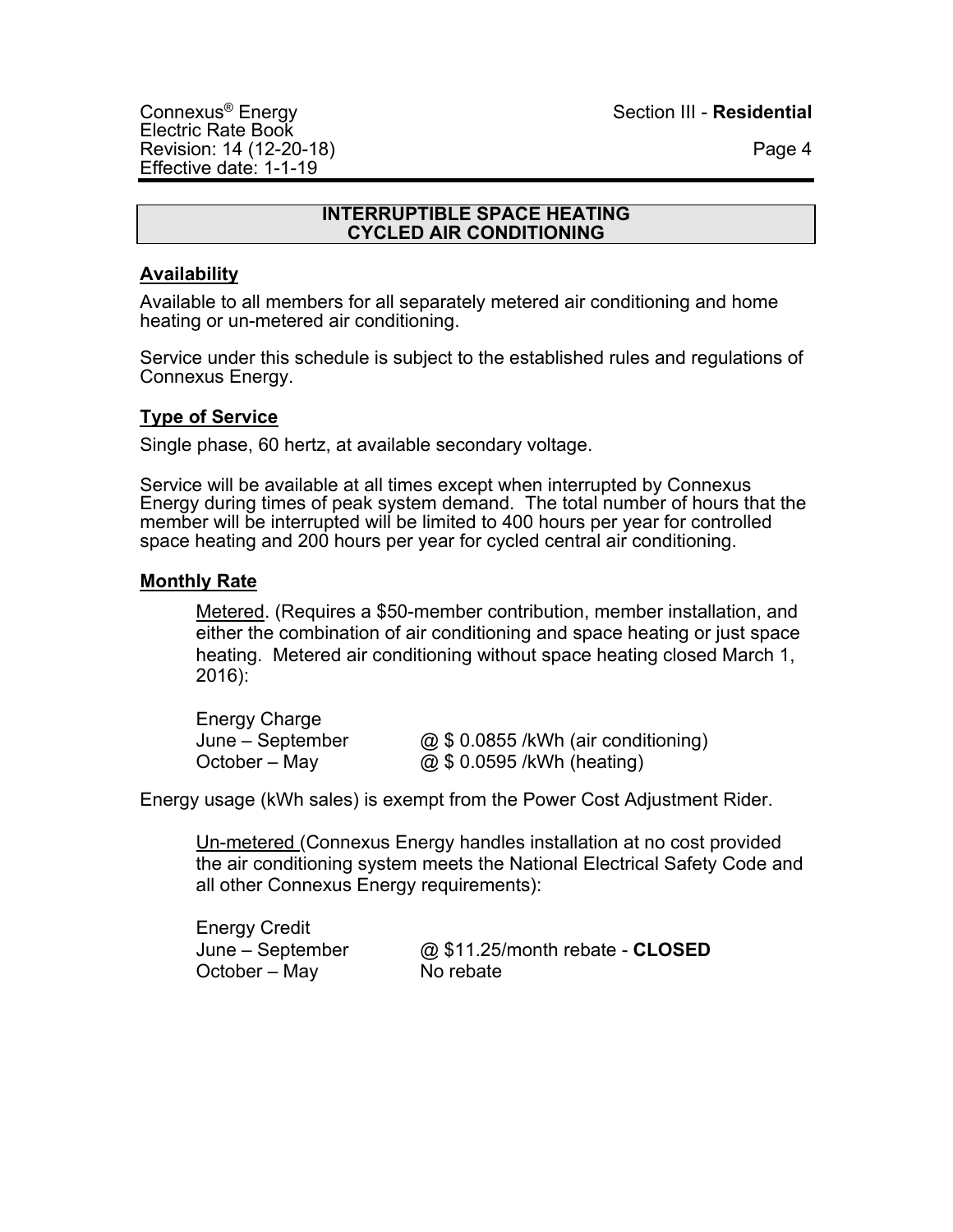#### Section III – Residential **INTERRUPTIBLE SPACE HEATING AND CYCLED AIR CONDITIONING** Page 4.2

# **Conditions of Service**

## 1. **Surcharge**

In certain communities, bills are subject to a surcharge as described in the surcharge rider.

## 2. **Meter Reading**

See General Rules and Conditions of Service (Meter Reading-Residential)

## 3. **Monthly Bill**

See General Rules and Conditions of Service (Late Payment Charge).

4. The member shall enter into a member agreement with Connexus Energy.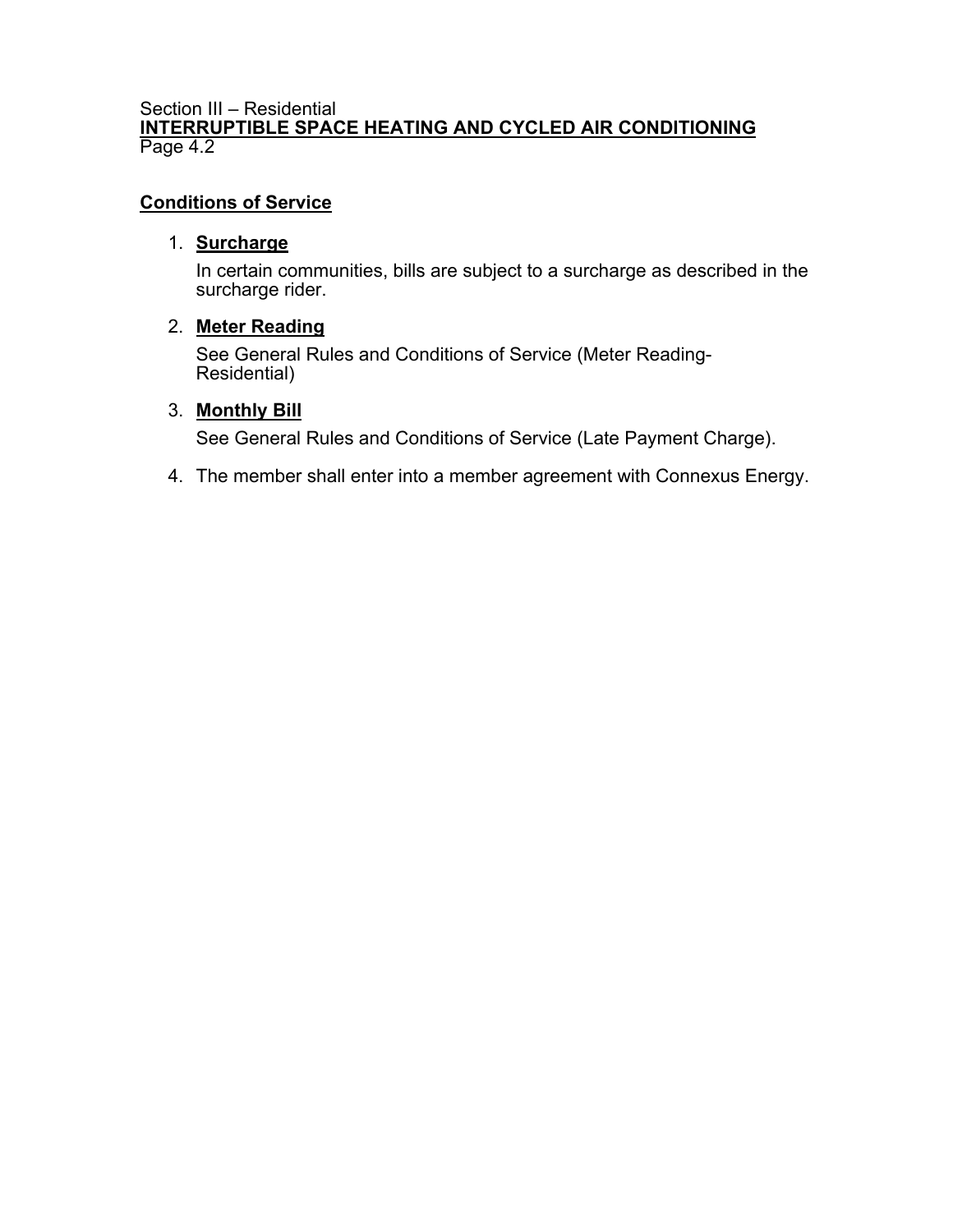## **RESIDENTIAL GROUND-SOURCE HEAT PUMP (Closed 4/1/01)**

## **Availability**

Available only to existing members presently served by separately metered ground-source heat pumps that were served under this tariff prior to April 1, 2001.

Member must agree to use Connexus Energy's service for all home heating and cooling under the terms and conditions of a member agreement. Service under this schedule is subject to the established rules and regulations of Connexus Energy.

# **Type of Service**

Single phase, 60 hertz, at available secondary voltage.

# **Monthly Rate**

Energy Charge @ \$ 0.08/kWh

Energy usage (kWh sales) is exempt from the Power Cost Adjustment Rider.

## **Conditions of Service**

#### 1. **Surcharge**

In certain communities, bills are subject to a surcharge as described in the surcharge rider.

## 2. **Meter Reading**

See General Rules and Conditions of Service (Meter Reading -<br>Residential).

## 3. **Monthly Bill**

- 4. Usage under this rate shall be metered separately.
- 5. The member shall enter into a member agreement with Connexus Energy.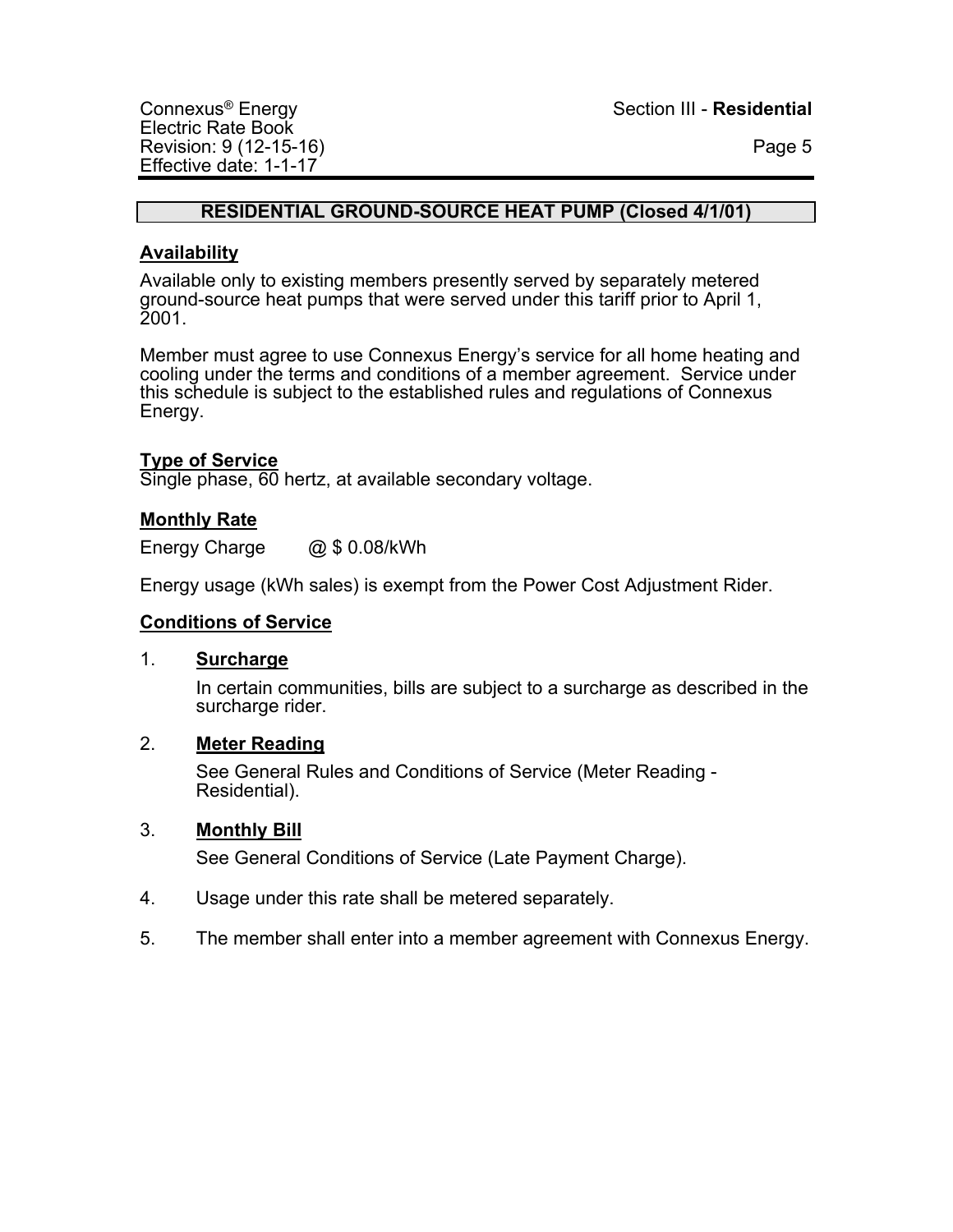## **RESIDENTIAL TIME-OF-DAY**

#### **Availability**

Option 1: Available as a whole-house rate to individual residential and farm member-consumers for all domestic and farm use except irrigation. This includes service to apartment units. This is not available as a whole-house rate to members with a metered load management program.

Option 2: Available as a separately metered rate for electric vehicles.

Service is subject to the established rules and regulations of Connexus Energy.

## **Type of Service**

Single phase, 60 hertz, at available secondary voltage.

# **Monthly Rate**

Whole-House Rate Cost of Basic Service @ \$13.50 per month Energy Charge Peak Period (12%\*)  $\qquad \qquad \qquad \textcircled{3} \text{ $6.210/kWh}$$ Intermediate Period  $(38\%^{\star})$ Off-Peak Period  $(50\%^*)$ \* Percent of hours during year

| @ \$0.210/KVVh |
|----------------|
| @ \$_0.122/kWh |
| @ \$_0.066/kWh |

Separately Metered Rate for Electric Vehicles Energy Charge Peak Period (12%\*) @ \$ 0.210/kWh Intermediate Period (38%\*) @ \$ 0.122/kWh Off-Peak Period  $(50\%^*)$ \* Percent of hours during year

Energy usage (kWh sales) is subject to the Power Cost Adjustment Rider.

# **Definition of Periods**

The peak period is defined as those hours between 4:00 p.m. and 8:00 p.m. Monday through Friday, except the following holidays: New Year's Day, Memorial Day, Independence Day, Labor Day, Thanksgiving, and Christmas Day. The intermediate period is defined as those hours between 8:00 a.m. and 4:00 p.m. Monday through Friday, and 8:00 a.m. to 8:00 p.m. Saturday and Sunday and holidays. The off-peak period is defined as all other hours.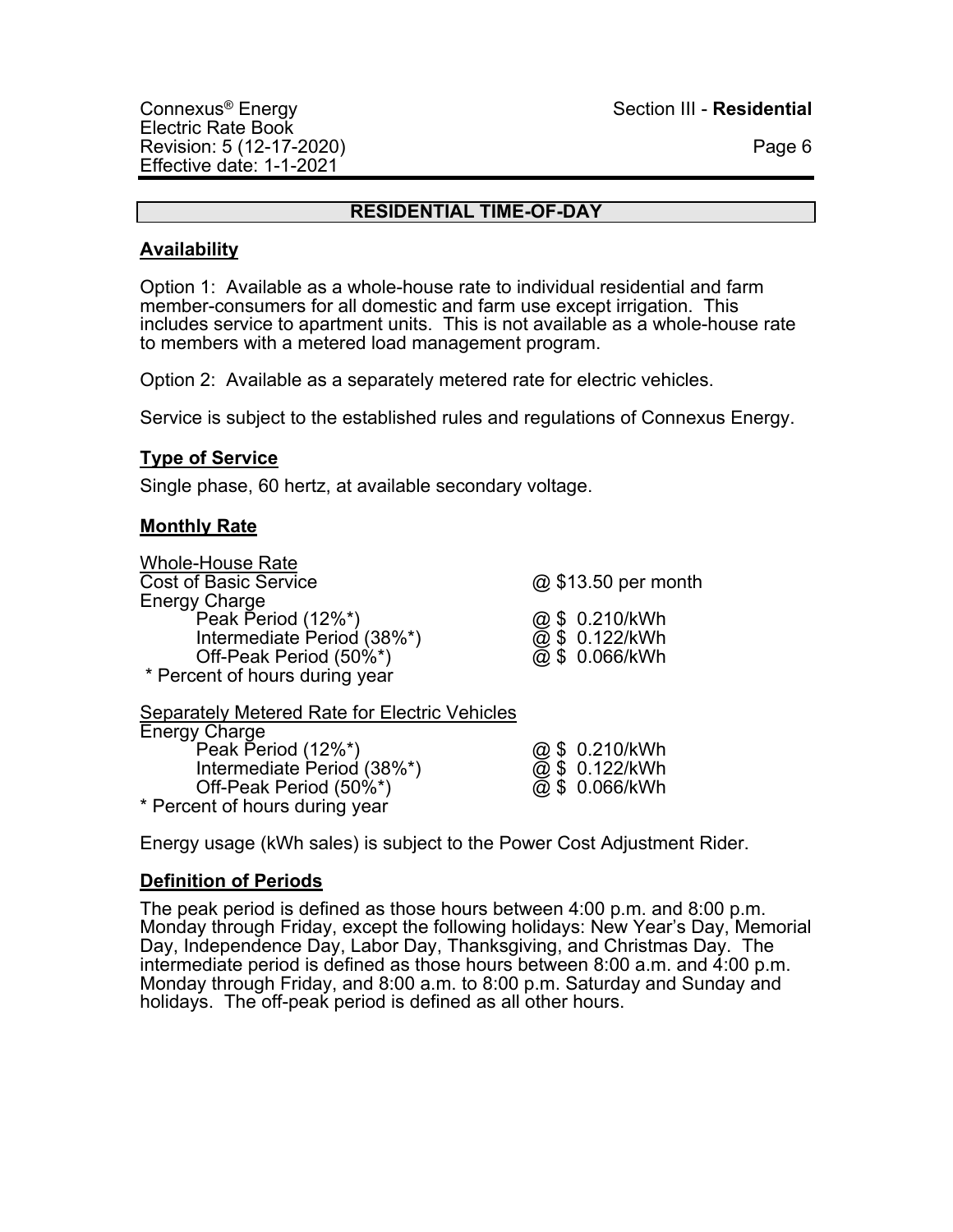#### Section III - Residential **RESIDENTIAL TIME-OF-DAY**  Page 6.2

#### **Conditions of Service**

#### 1. **Surcharge**

In certain communities, bills are subject to a surcharge as described in the Surcharge Rider.

#### 2. **Meter Reading**

See General Rules and Conditions of Service (Meter Reading - Residential).

#### 3. **Monthly Bill**

See General Rules and Conditions of Service (Late Payment Charge).

- 4. Connexus Energy shall be notified in writing and required information furnished before electric home heating equipment is installed.
- 5. Member selecting the above time-of-day rate schedule will remain on this rate for a period of not less than 12 months, except as provided under the Optional Trial Service. While served under this schedule, the residential and single rate is not available.

#### **Optional Trial Service**

Members may elect time-of-day service for a trial period of 12 months. If the member chooses to return to non-time-of-day service at the end of the 12-month trial period, Connexus Energy will refund the difference between the time-of-day and the non-time-of-day rate less \$20 for removal of time-of-day metering equipment.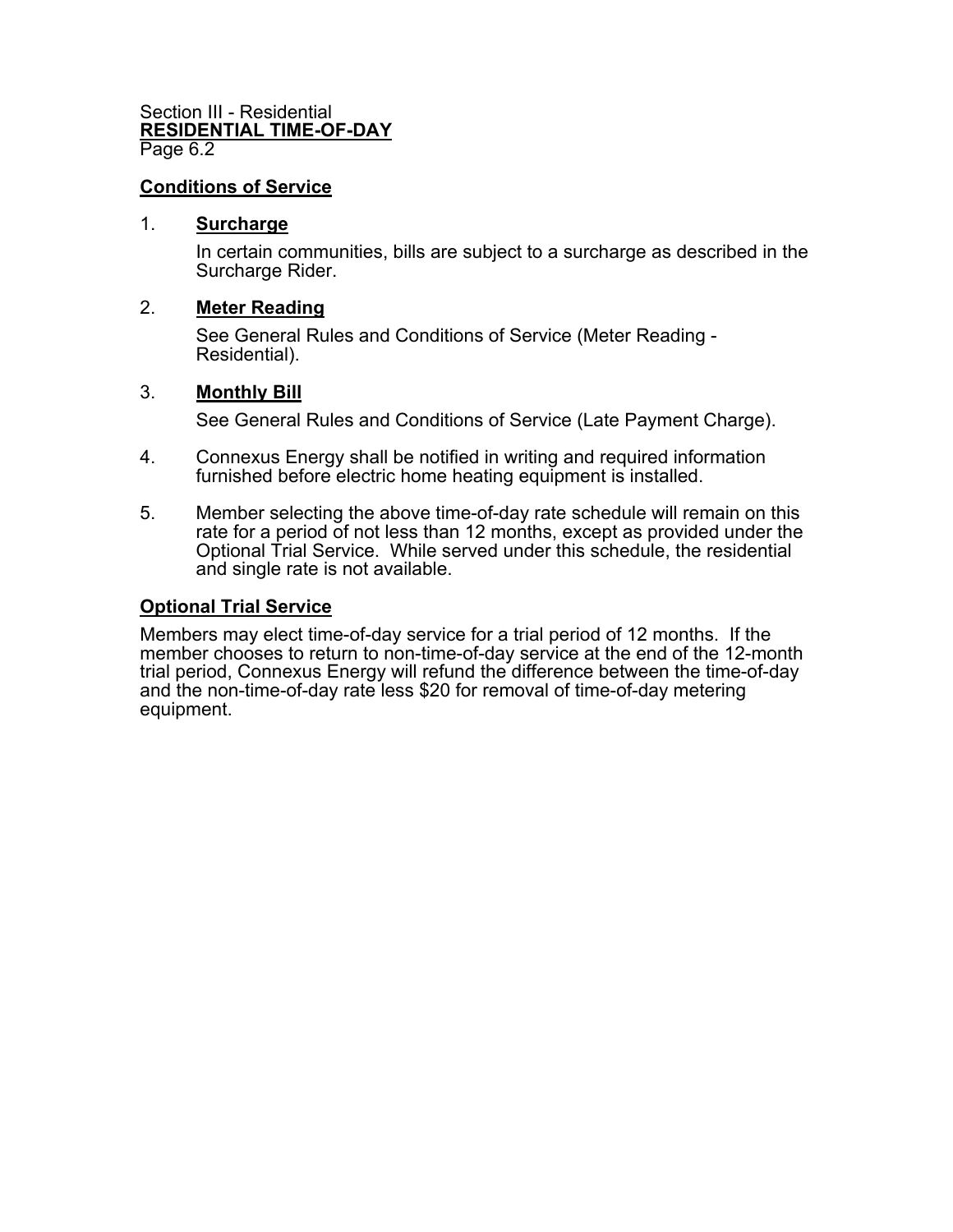## **OFF-PEAK WATER HEATING**

#### **Availability**

Available to residential members for controlled electric water heating.

Service under this schedule is subject to the established rules and regulations of Connexus Energy.

## **Type of Service**

Single phase, 60 hertz, at available secondary voltage.

The water heater is typically recharged from 11:00 p.m. to 7:00 a.m., or as established by Connexus Energy.

#### **Monthly Rate**

| Whole-House rate:<br><b>Cost of Basic Service</b> | @ \$13.50 per month                           |
|---------------------------------------------------|-----------------------------------------------|
| Energy Charge                                     | @ \$ 0.1055/kWh for<br>entire household usage |

Energy usage (kWh sales) is subject to the Power Cost Adjustment Rider.

With separate water heater meter: Energy Charge \$ 0.0445 /kWh

Energy usage (kWh sales) is exempt from the Power Cost Adjustment Rider.

Meter Aid-to-Construction Fee \$50.00

## **Conditions of Service**

#### 1. **Surcharge**

In certain communities, bills are subject to a surcharge as described in the Surcharge Rider.

#### 2. **Meter Reading**

See the General Rules and Conditions of Service (Meter Reading-<br>Residential).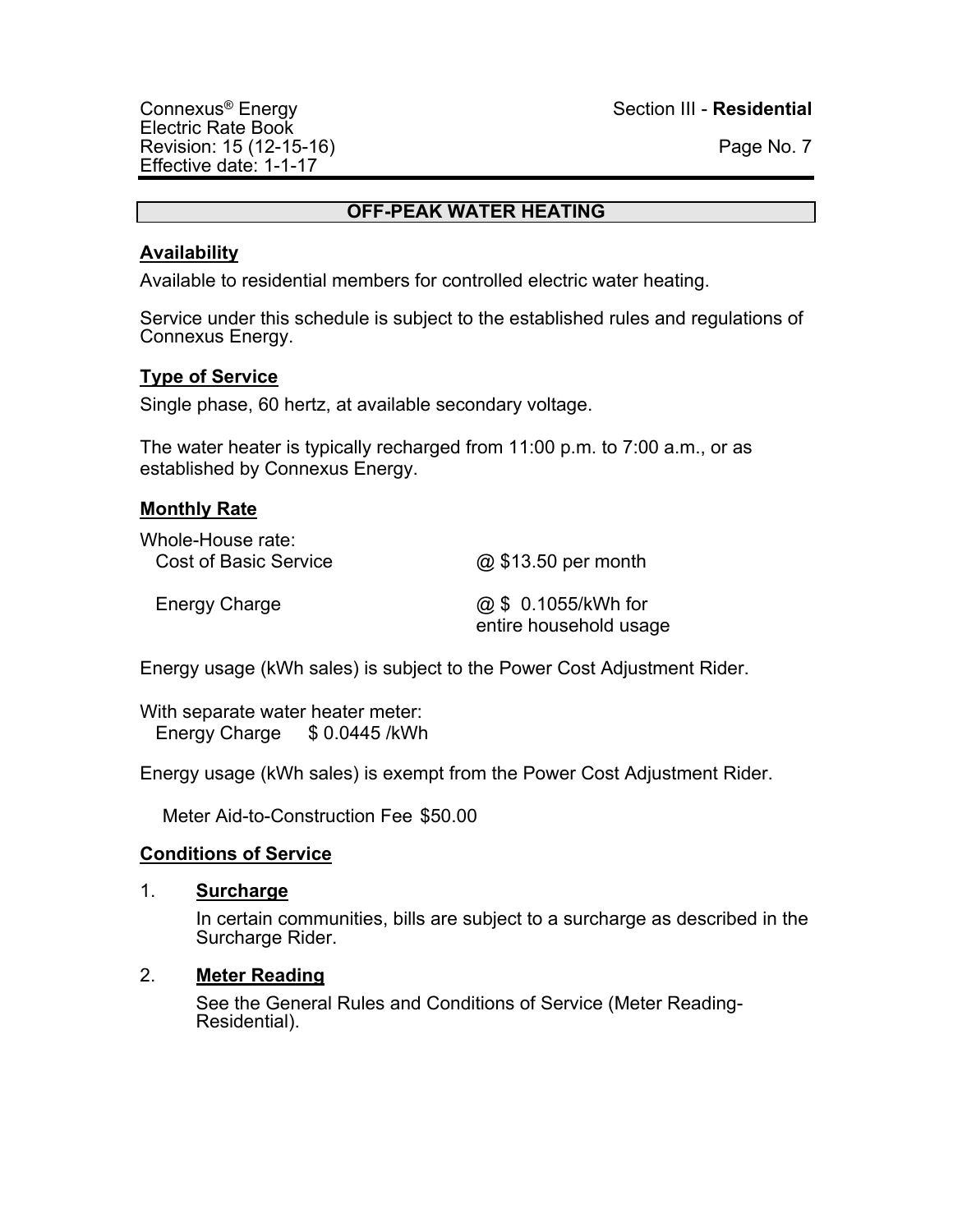#### Section III - Residential **OFF-PEAK WATER HEATING** Page No. 7.2

# 3. **Monthly Bill**

See the General Rules and Conditions of Service (Late Payment Charge).

- 4. A separate water heater meter will be required unless off-peak service is taken in the whole-house rate. Since the water heater usage under the whole-house rate is not metered, the following availability restrictions apply:
	- An off-peak electric water heater is installed and used for yearround water heating
	- Limited to typical urban or suburban residential members.
	- Not available for seasonal, commercial, or farm usage.
	- Not available for a member whose general service usage prior to the installation of a water heater is over 15,000 kWh annually.

Connexus Energy reserves the right to remove the member from the whole-house rate if these conditions are not met.

- 5. Whole-House rate program participants remain eligible for Connexus Energy's unmetered interruptible air conditioning program.
- 6. The member shall enter into a member agreement with Connexus Energy.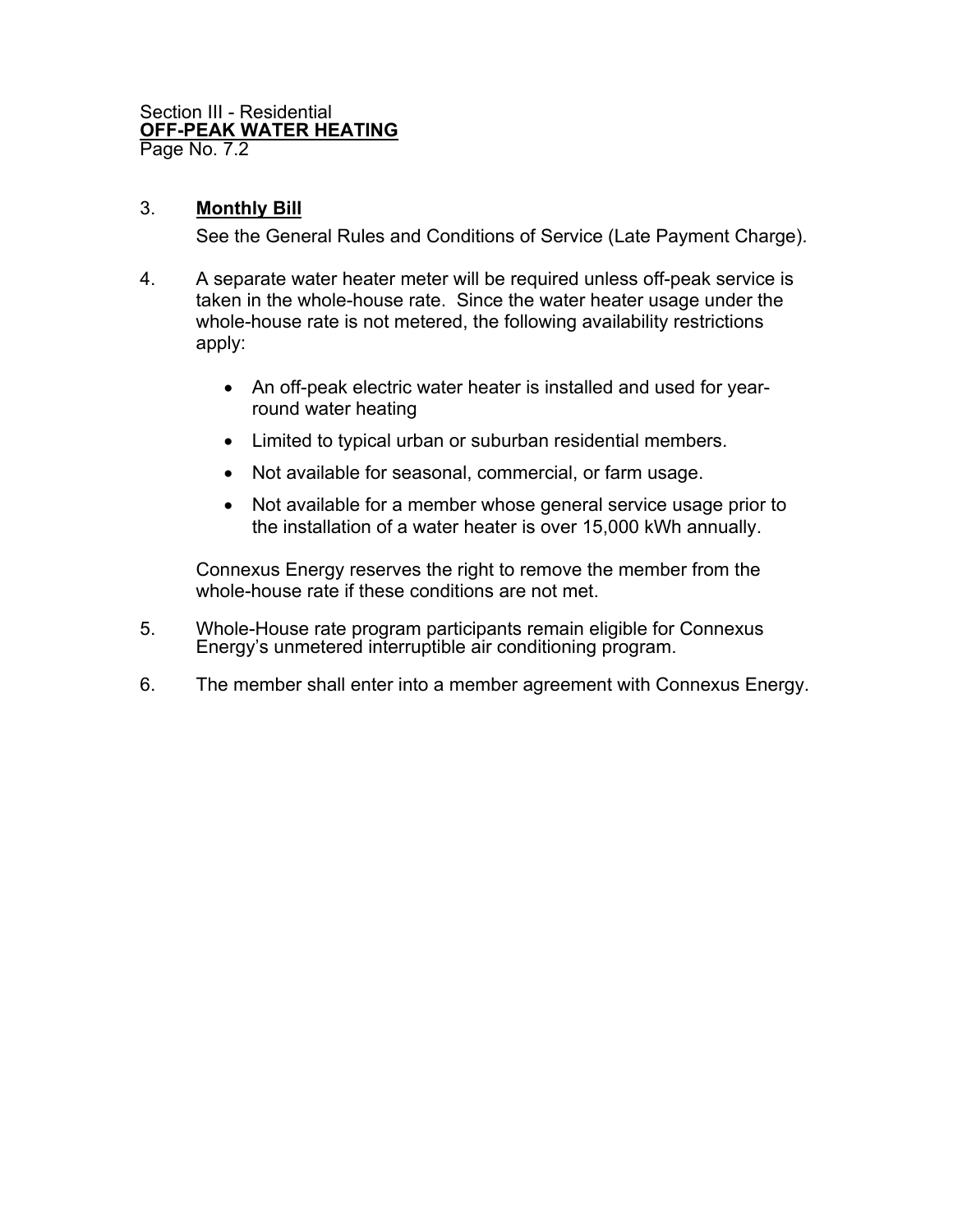#### **INTERRUPTIBLE WATER HEATING**

# **Availability**

Available to residential members for controlled electric water heating.

Service under this schedule is subject to the established rules and regulations of Connexus Energy.

# **Type of Service**

Single phase, 60 hertz, at available secondary voltage.

Service will be available at all times except when interrupted by Connexus Energy during times of peak system demand. The duration of the interruption is up to 8 hours per day and will typically occur during late afternoon and early evening.

# **Monthly Rate**

With separate water heater meter Energy Charge @ \$ 0.0535/kWh

Energy usage (kWh sales) is exempt from the Power Cost Adjustment Rider.

Meter Aid-to-Construction Fee \$50.00

Unmetered water heater

Energy Credit **\$9.00/month credit** 

## **Conditions of Service**

## 1. **Surcharge**

In certain communities, bills are subject to a surcharge as described in the Surcharge Rider.

## 2. **Meter Reading**

See the General Rules and Conditions of Service (Meter Reading-Residential).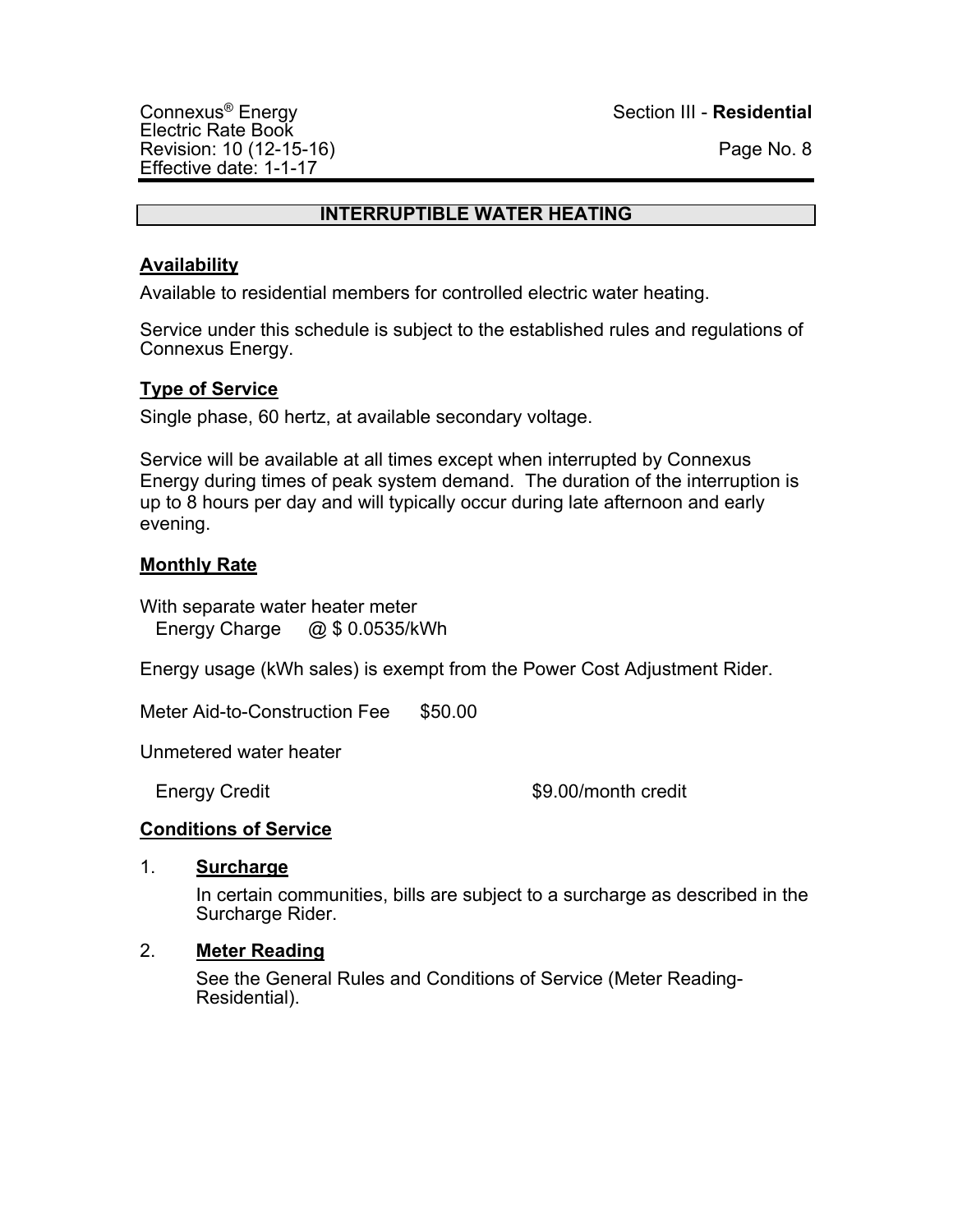#### Section III - Residential **INTERRUPTIBLE WATER HEATING** Page No. 8.2

# 3. **Monthly Bill**

- 4. Program participants remain eligible for Connexus Energy's unmetered interruptible air conditioning program.
- 5. The member shall enter into a member agreement with Connexus Energy.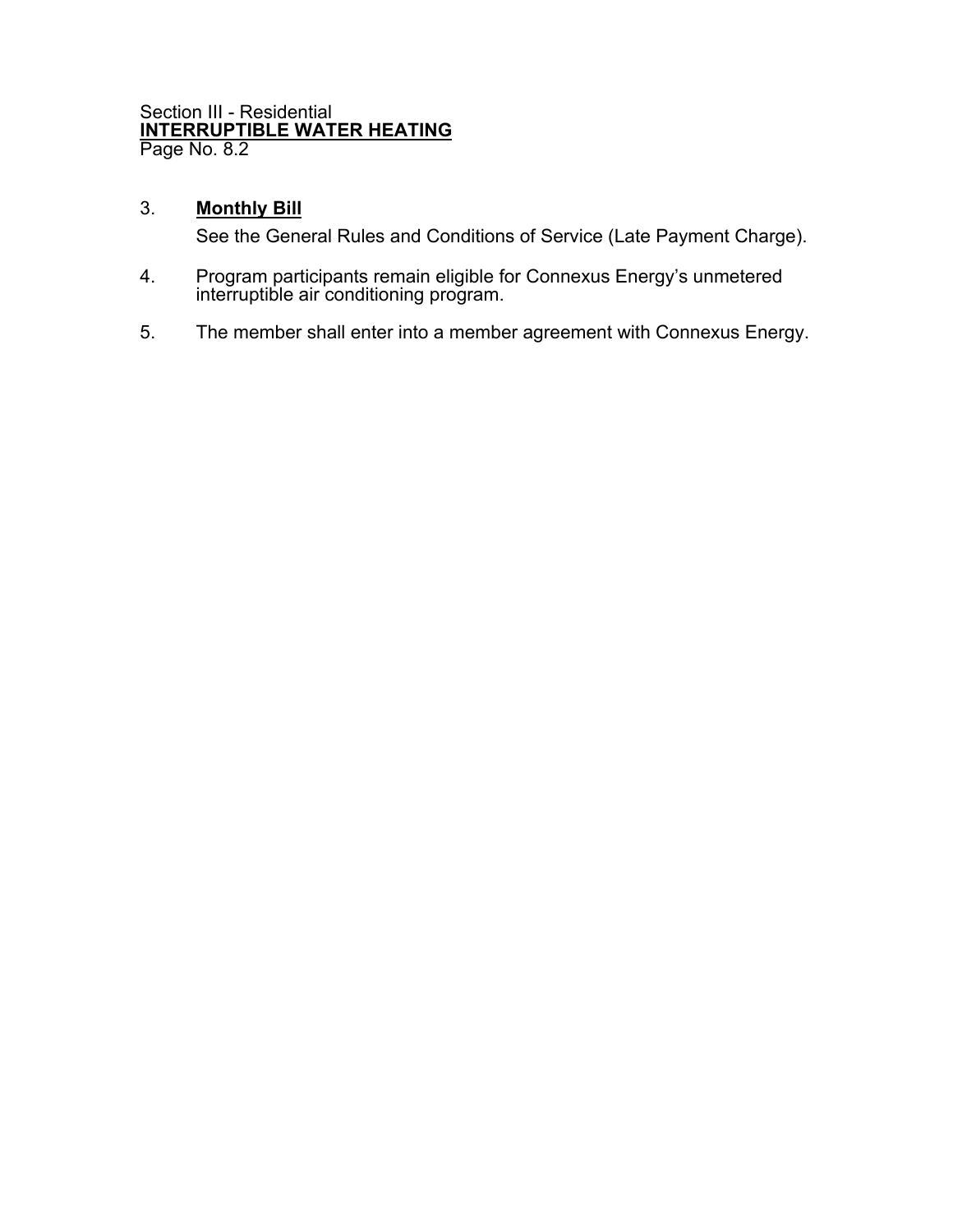## **AIR SOURCE HEAT PUMP**

# **Availability**

Available to all residential members for all separately metered controlled home heating and central air conditioning. Service under this schedule is subject to the established rules and regulations of Connexus Energy.

# **Type of Service**

Single phase, 60 hertz at available secondary voltage.

Service will be available at all times except when interrupted by Connexus Energy during times of peak system demand. The total number of hours that the member will be interrupted will be limited to 200 hours per year for controlled central air conditioning. During cold weather, an outdoor thermostat will limit the operation to temperatures over a threshold temperature (approximately 15 $\degree$ F to  $20^{\circ}$ F).

# **Monthly Rate**

#### **Metered**

Energy Charge<br>June – September

June – September  $\textcircled{a}$  \$ 0.0855/kWh (air conditioning)<br>October – May @ \$ 0.0595/kWh (heating)  $\overline{\omega}$  \$ 0.0595/kWh (heating)

Energy usage (kWh sales) is exempt from the Power Cost Adjustment Rider.

## **Conditions of Service**

## 1. **Surcharge**

In certain communities, bills are subject to a surcharge as described in the surcharge rider.

## 2. **Meter Reading**

See General Rules and Conditions of Service (Meter Reading- Residential)

## 3. **Monthly Bill**

See General Rules and Conditions of Service (Late Payment Charge).

4. The member shall enter into a member agreement with Connexus Energy.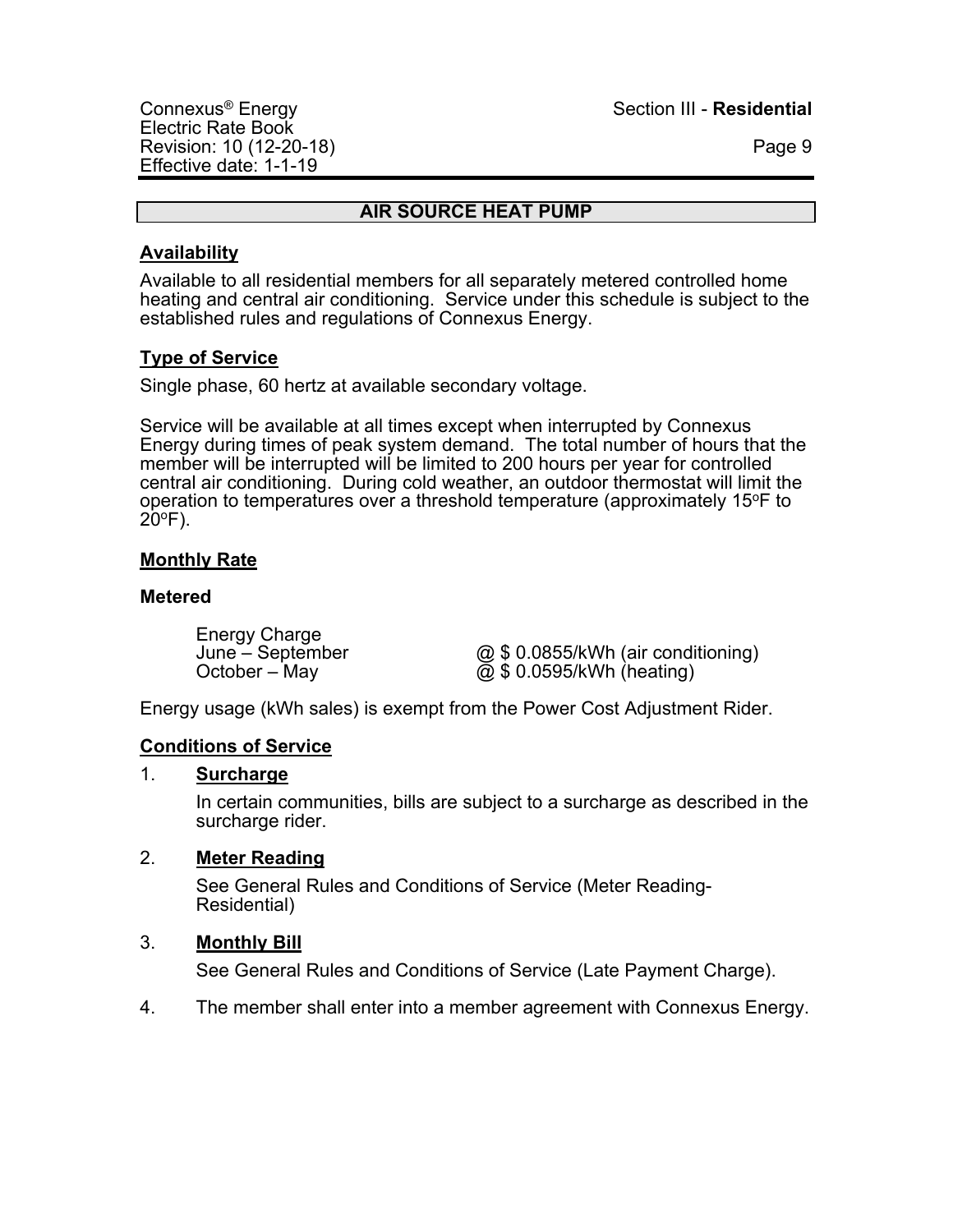Electric Rate Book Revision: 0 (3-21-19) **Page No. 10** Effective date: 4-1-19

Connexus<sup>®</sup> Energy Section III - **Residential** 

#### **APARTMENT MASTER METER**

#### **Availability**

Available to apartment buildings for all domestic use except irrigation and swimming pools. Service is subject to the established rules and regulations of Connexus Energy.

## **Type of Service**

Single-phase or three-phase, 60 hertz, at available secondary voltage.

#### **Monthly Rate**

Cost of Basic Service @ \$7.60 per month per apartment unit

Energy Charge June – September @ \$ 0.1289/kWh October – May  $\overline{Q}$  \$ 0.1189/kWh

Energy usage (kWh sales) is subject to the Power Cost Adjustment Rider.

#### **Conditions of Service**

#### 1. **Surcharge**

In certain communities, bills are subject to a surcharge as described in the Surcharge Rider.

#### 2. **Meter Reading**

See the General Rules and Conditions of Service (Meter Reading - Residential).

#### 3. **Monthly Bill**

See the General Rules and Conditions of Service (Late Payment Charge).

4. Connexus Energy shall be notified in writing and required information furnished before electric home heating equipment is installed.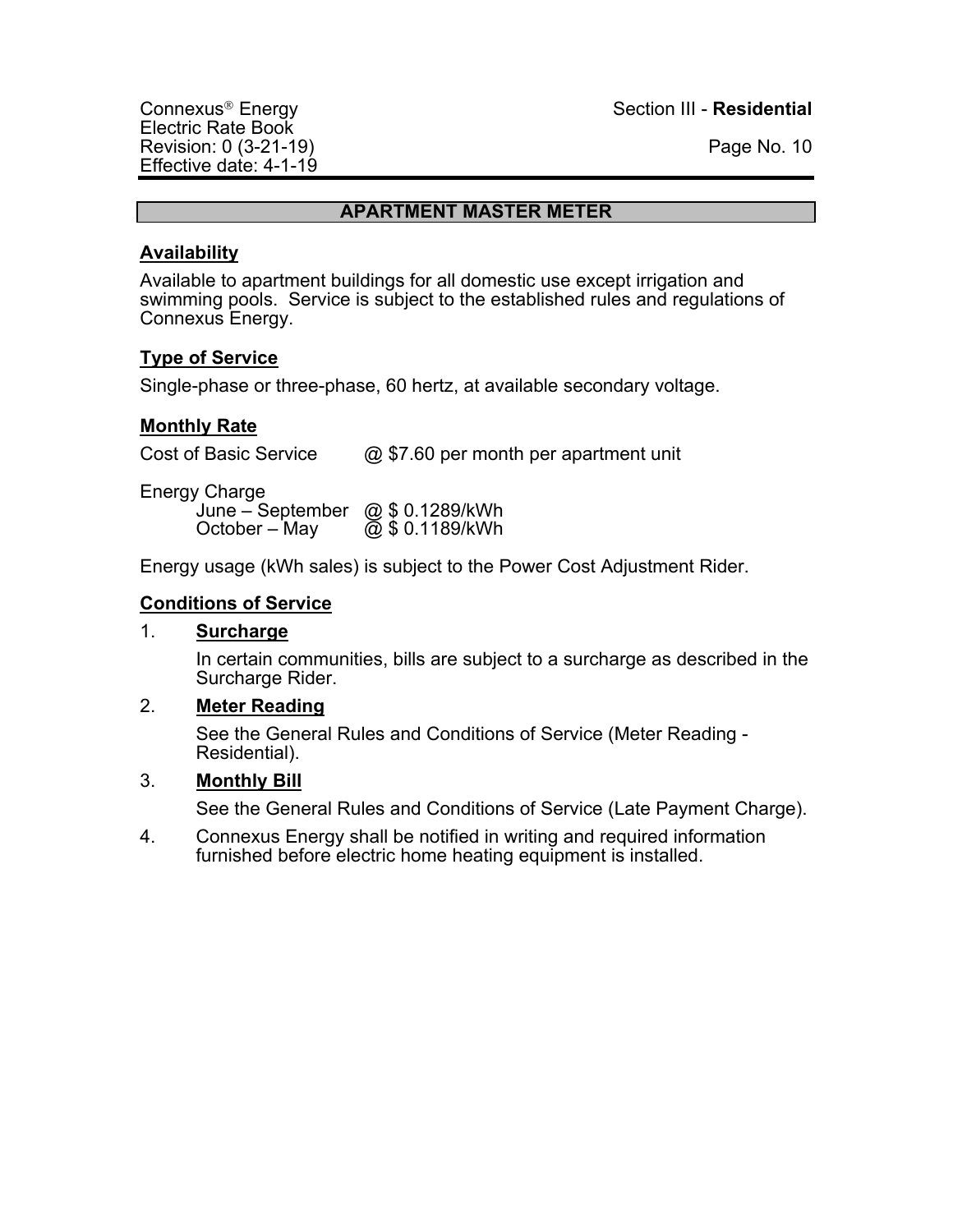## **ELECTRIC VEHICLE SUBSCRIPTION – PILOT**

## **Availability**

This pilot program is limited to 100 individual residential member-consumers that enroll by May 31, 2021.

Available to all members with separately metered outlet(s) for electric vehicles. Participation requires proof of ownership and battery size for each electric vehicle. Service under this schedule is subject to the established rules and regulations of Connexus Energy.

# **Type of Service**

Single phase, 60 hertz, at available secondary voltage.

## **Monthly Rate**

Cost of Basic Service  $\qquad \qquad \textcircled{a}$  \$26.50 per month per electric vehicle

Energy Charge

Off-Peak Period (9:00 p.m. – 9:00 a.m.) @ \$0.0000/kWh (Free)<br>Peak Period (9:00 a.m. – 9:00 p.m.) @ \$0.2100/kWh Peak Period  $(9:00 \text{ a.m.} - 9:00 \text{ p.m.})$ 

Energy usage (kWh sales) is subject to the Power Cost Adjustment Rider.

## **Definition of Periods**

The peak period is defined as those hours between 9:00 a.m. and 9:00 p.m. central prevailing time (CPT) year-round. The off-peak period is defined as those hours between 9:00 p.m. and 9:00 a.m. CPT year-round.

## **Conditions of Service**

## 1. **Surcharge**

In certain communities, bills are subject to a surcharge as described in the Surcharge Rider.

## 2. **Meter Reading**

See General Rules and Conditions of Service (Meter Reading – Residential)

## 3. **Monthly Bill**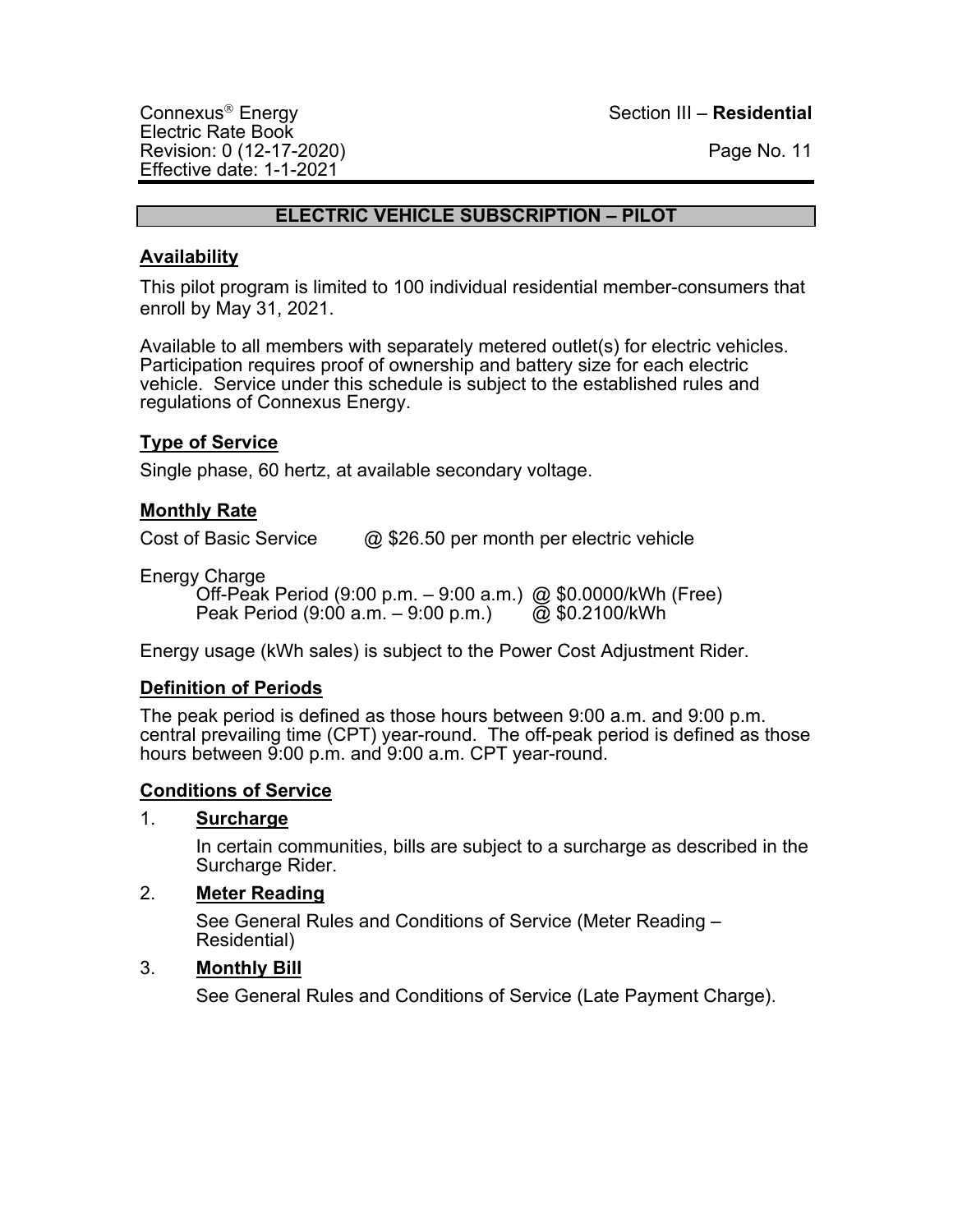## **FREE NIGHTS – PILOT**

## **Availability**

This pilot program is limited to 100 individual residential member-consumers that enroll March 2021 to May 31, 2021.

Service is subject to the established rules and regulations of Connexus Energy. Some rate exclusions may apply.

# **Type of Service**

Single phase, 60 hertz, at available secondary voltage.

## **Monthly Rate**

Cost of Basic Service **and Cost of Basic Service and Cost of Basic Service and Cost of Basic Service and Cost of Basic Service and Cost of Basic Service and Cost of Basic Service and Cost of Basic Service and** 

Energy Charge

Peak Period (4 pm – 9 pm)  $\omega$  \$0.3200/kWh Intermediate Period  $(9 \text{ am} - 4 \text{ pm})$   $\textcircled{a}$  \$0.122/kWh Free Period  $(9 \text{ pm} - 9 \text{ am})$   $@$  \$0.0000/kWh (Free)

# **Definition of Periods**

The peak period is defined as those hours between 4:00 pm and 9:00 p.m. central prevailing time (CPT) year-round. The intermediate period is defined as those hours between 9:00 am and 4:00 p.m. central prevailing time (CPT) yearround. The Free period is defined as those hours between 9:00 p.m. and 9:00 a.m. CPT year-round.

# **Conditions of Service**

## 1. **Surcharge**

In certain communities, bills are subject to a surcharge as described in the Surcharge Rider.

# 2. **Meter Reading**

See General Rules and Conditions of Service (Meter Reading -<br>Residential).

## 3. **Monthly Bill**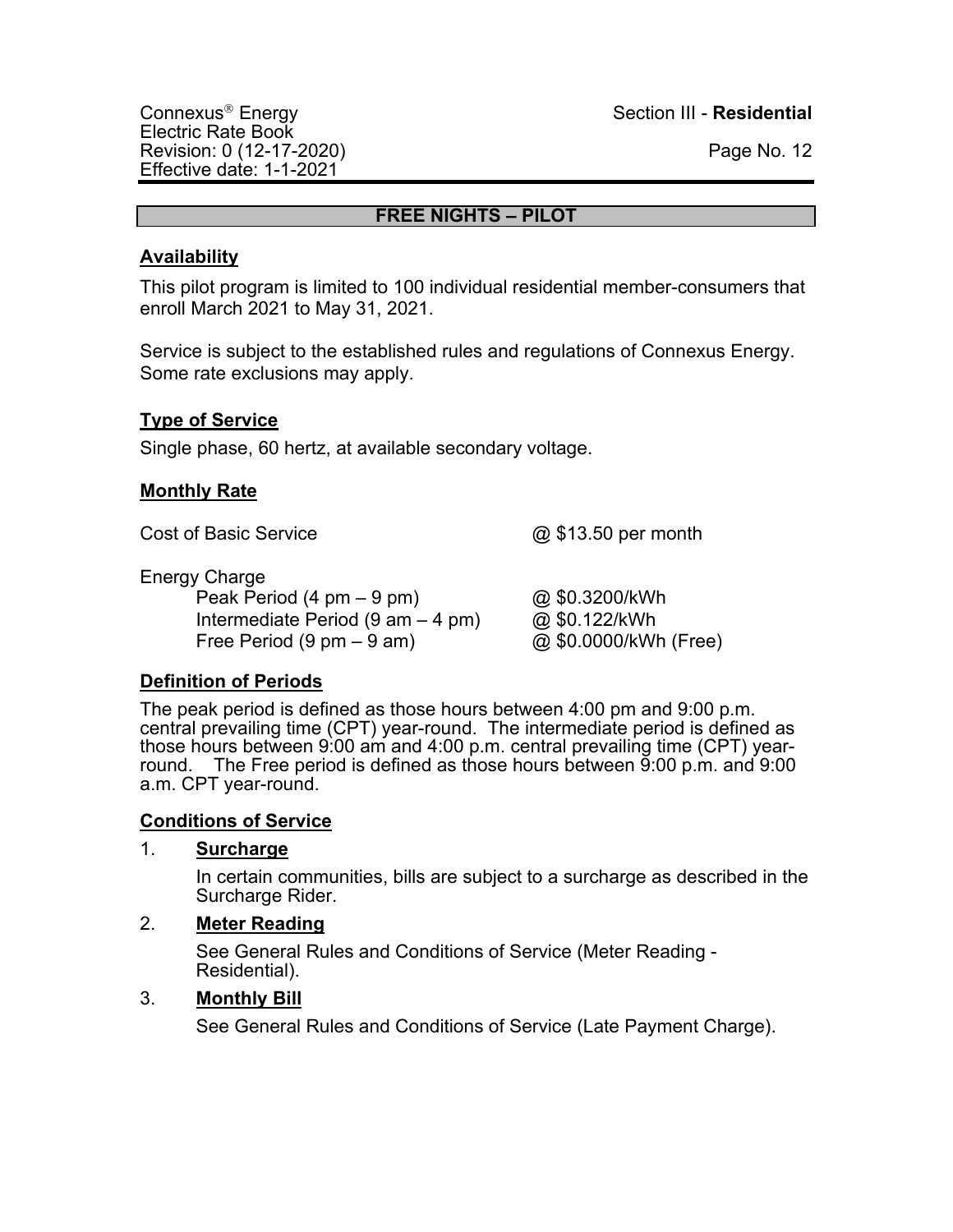Connexus<sup>Ò</sup> Energy Section III – **Residential**

# **LEVEL PAY PLAN – PILOT**

# **Availability**

Participation in this pilot program is limited to the first 500 individual residential member-consumers that enroll between August 1, 2021 and October 31, 2021. Pilot begins November 2021 billing and runs for 12 months.

Members must have no less than 12 months of metered usage history and be in good standing with Connexus Energy. Must not be on an active pay arrangement or have a past due amount. Members enrolled in a time-of-use or distributed generation program are not eligible.

Service is subject to the established rules and regulations of Connexus Energy.

# **Type of Service**

Single phase, 60 hertz, at available secondary voltage.

# **Monthly Rate**

This is a level pay bill option. The monthly rate will be based upon a contracted amount and remain the same for a 12-month duration. The contracted amount will be based on the historic usage characteristics, applicable rates, and risk profiles. At the end of each 12-month contracted period, a new contracted amount will be offered and agreed upon.

Contracted amount is calculated as follows:

Monthly Bill<sup>1</sup>  $=$  [(Expected Monthly kWh)  $*$  (Energy Charges)  $*$ (1+ Risk Adder %)] + Basic Cost of Service

# **Definitions**

# **1. Expected Monthly kWh**

Expected Monthly kWh is based on the weather normalized average kWh usage for the past 12 months.

# **2. Energy Charges**

June – September @ \$ 0.1289/kWh October – May  $@$0.1189/kWh$ 

<sup>1</sup> In addition to the energy usage, Level Pay amounts shall include non-metered security lights, all applicable state and local taxes, and any power cost adjustment. Section III – Energy Wise